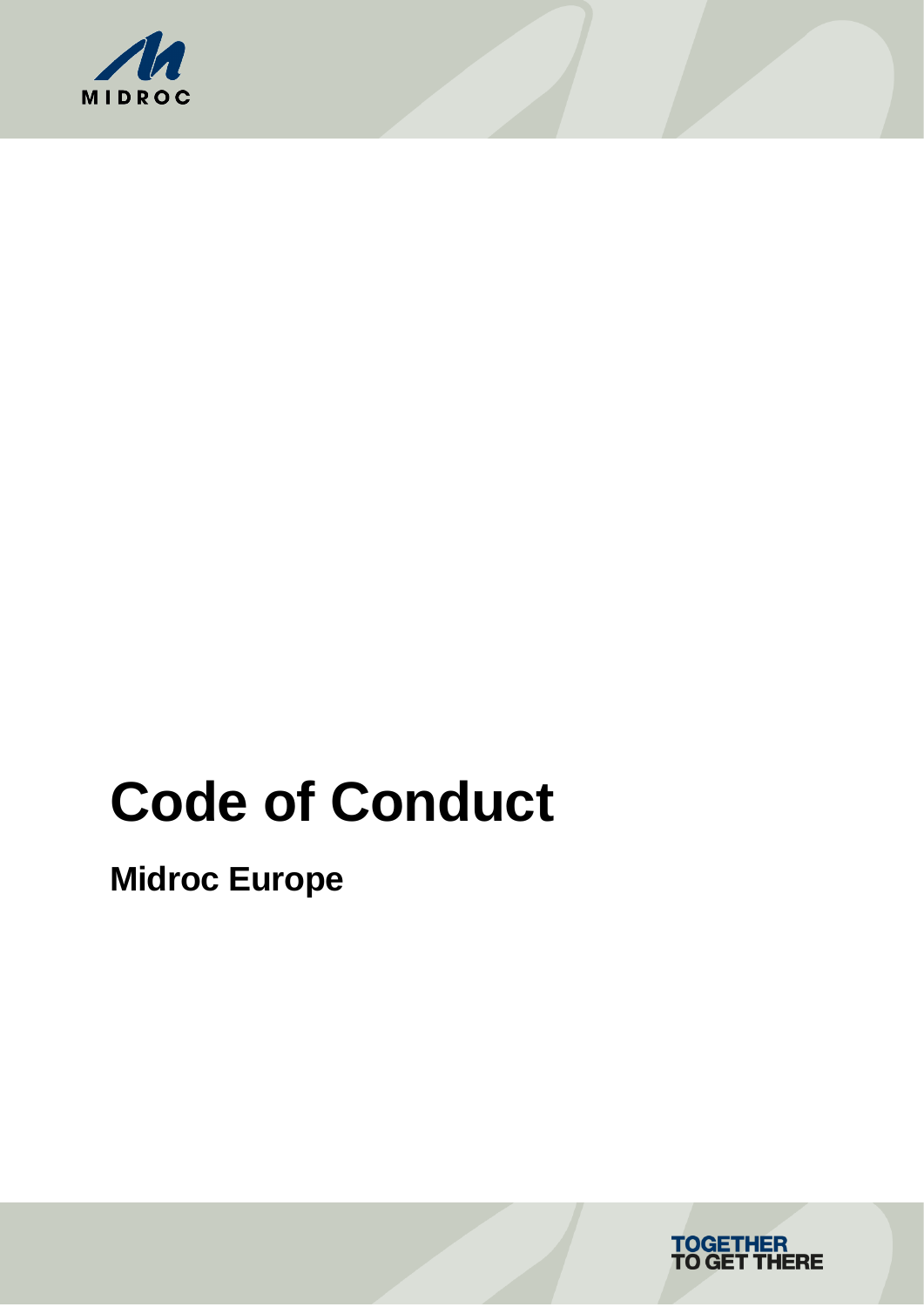# **LIST OF CONTENT**

| <b>Document N:o</b> |             | MSS-100-11000-APO-00102                                |                 |  |                |  |             |  |
|---------------------|-------------|--------------------------------------------------------|-----------------|--|----------------|--|-------------|--|
| 3                   |             |                                                        |                 |  |                |  |             |  |
| 2                   |             |                                                        |                 |  |                |  |             |  |
|                     | 2018-03-22  | Generally revised,<br>adaption to UN Global<br>compact | REAL            |  | <b>PEBO</b>    |  | <b>ROWI</b> |  |
|                     | 2011-06-01  | Generally revised,<br>new document number              | REAL            |  | <b>PEBO</b>    |  | <b>THMA</b> |  |
| Rev.                | <b>Date</b> | <b>Description</b>                                     | <b>Prepared</b> |  | <b>Checked</b> |  | Approved    |  |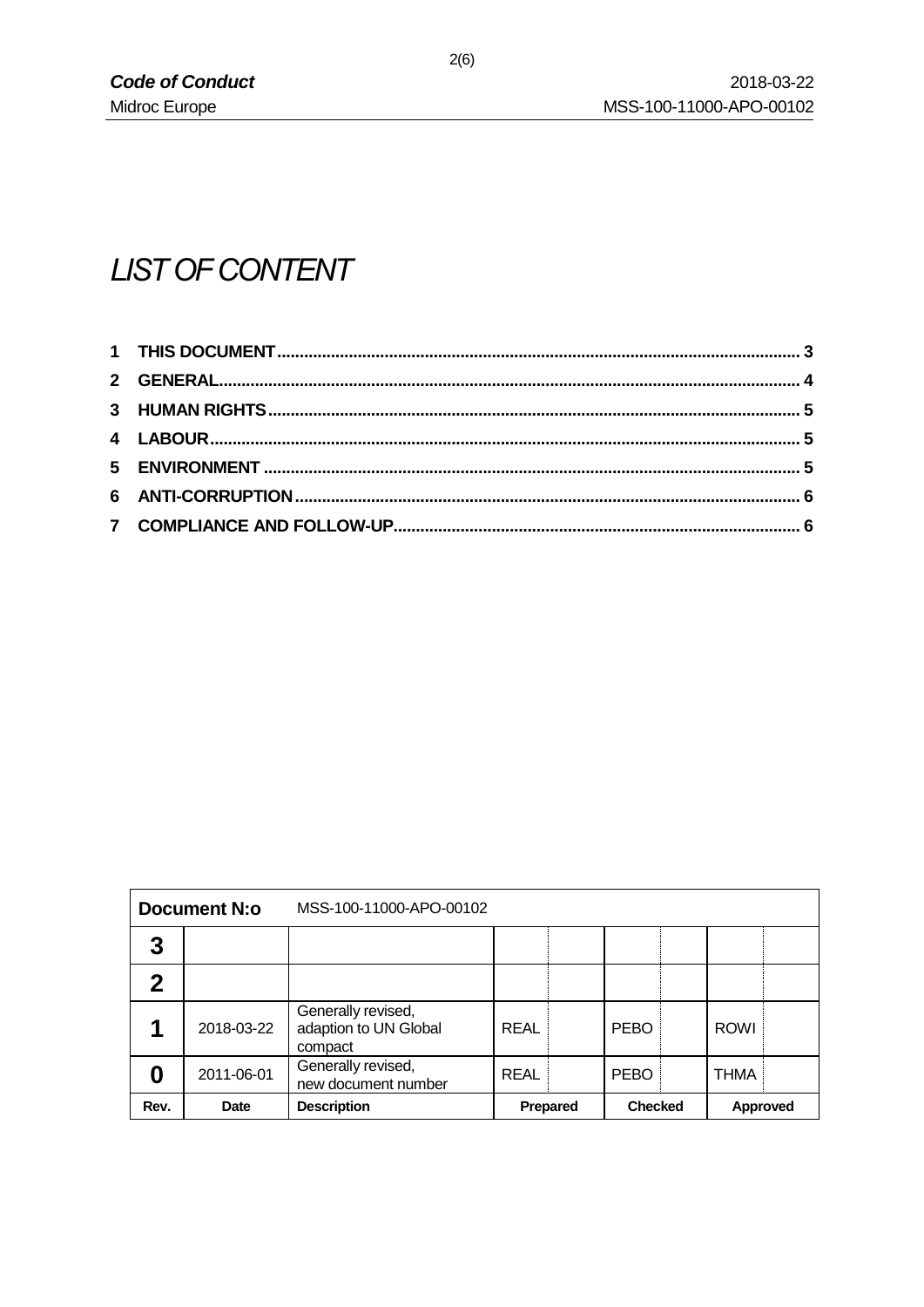# **1 THIS DOCUMENT**

#### *1.1 Purpose*

The vision of Midroc Europe, as articulated in our Management Platform, is a better future where we contribute to creating a community where people can live, grow and prosper.

The purpose of our Code of Conduct is to communicate a standard of conduct that moves us in this direction in a way that is acceptable to our values, our partners, customers, employees and other stake holders. The conduct code includes behavior guidelines that are consistent with company policies and reflect how the company perceives its image. It also serves to remind our employees of what is expected of them, and that their actions, appearance, conduct and demeanor will affect the company and its reputation.

Additionally, our code is a central guide and reference for our employees to support day-to-day decision making. The code also encourages discussions of ethics and compliance, guiding employees to handle ethical dilemmas they encounter in everyday work.

Through our subsidiaries, we undertake business operations in many countries and different cultures. The global responsibility we assume in our dealings with each other, with business partners and with the public is based on our participation in, and commitment to, the UN Global Compact. This means that we operate in ways that, at a minimum, meet fundamental responsibilities in the areas of human rights, labor, environment and anti-corruption.

The principles of our business conduct and individual behavior applies to every company in which we have a controlling interest. It is applicable to all employees of Midroc Europe, hereinafter including any external coworker, agent or trainee when representing Midroc Europe.

#### *1.2 Validity*

This Code of Conduct is valid as of 2018-03-22.

#### *1.3 Reference document*

This document is referring to

- MSS-100-11000 APO-00100, "Management Platform Midroc Europe"
- MSS-100-11000 APO-00118, "Sustainability Policy Midroc Europe"

#### *1.4 Responsibility for this document*

The corporate management of Midroc Europe is ultimately responsible for the content and follow-up of this document. The same management is also responsible for the continuous update of this document in order to let it reflect the current policies and regulations at Midroc Europe.

Every manager within Midroc Europe must ensure that employees and business partners are informed of the existence of our Code of Conduct and that they comply with its content.

3(6)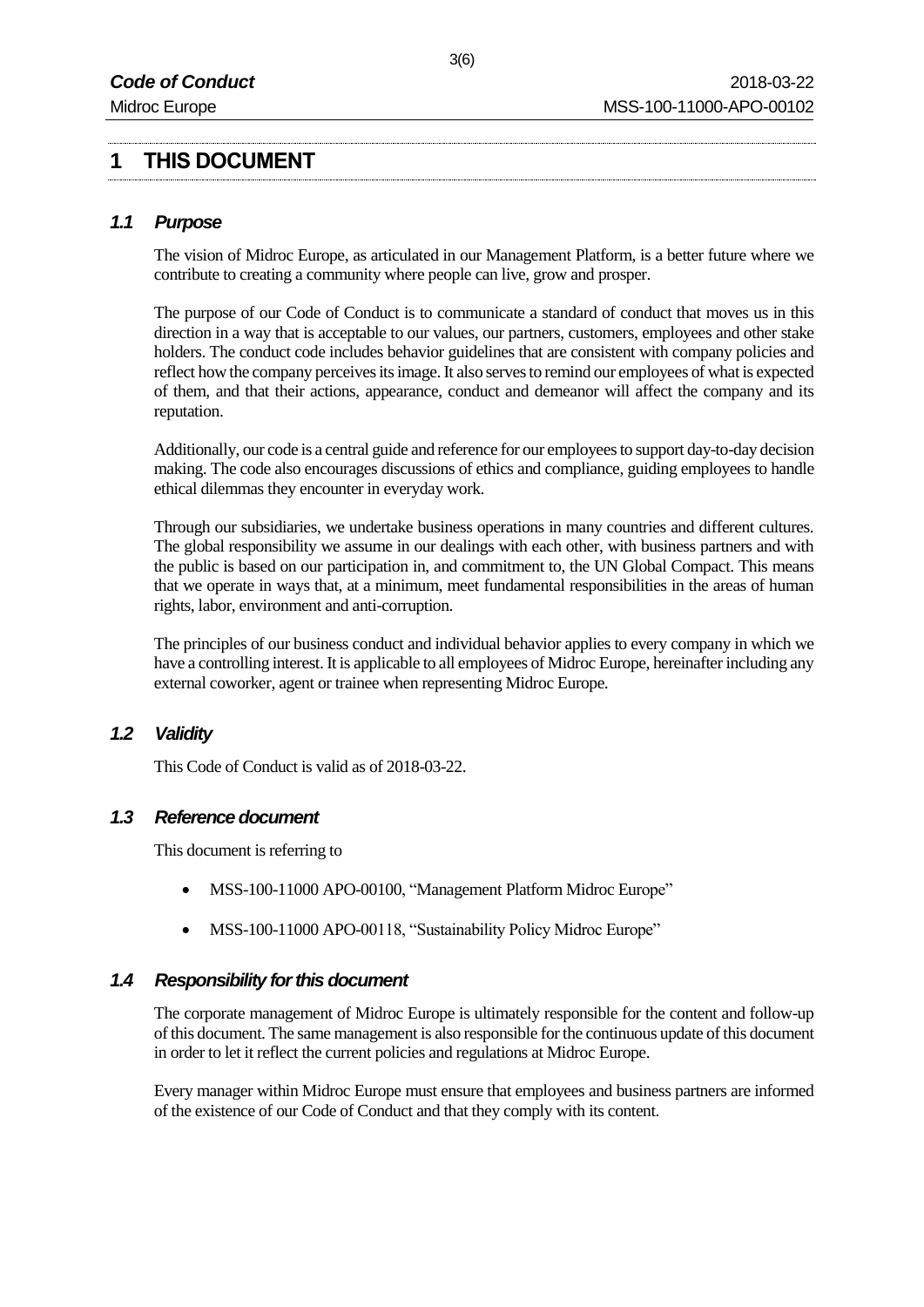# **2 GENERAL**

With an approach to business conduct that originates from the Midroc Europe Management Platform, we are committed to undertake responsible business that brings return to our shareholders. Responsible and ethical behavior toward employees, business partners, society and the environment is an integral part of our company's value system and reconfirmed in our Sustainability Policy.

Within this approach, we align our business model to match the interests of our business, society and environment, both in the short and long term. This implies that we assume a responsibility towards our employees and business partners, as well as towards the communities in which we operate and the environment we all share.

The way in which we as an organization and representatives for Midroc Europe conduct ourselves has a significant influence on the reputation of the Midroc Europe brand and the wellbeing of our employees. Midroc Europe´s good reputation plays a vital part in maintaining the trust and confidence of our stakeholders and is one of the key factors when striving to make a positive difference.

To uphold our corporate responsibility, it is essential to comply with all applicable local, national and international laws and regulations wherever we do business and take personal responsibility for abiding by them. Our transactions with third parties do not violate current economic embargoes or regulations of trade, import and export control or regulations for the prevention of terrorism financing.

We compete honestly and in accordance with the Competition Laws and we are committed to fair and unrestricted competition as a core element of a free economy. We refrain from entering into restrictive agreements with competitors, suppliers, distributors, retailers and customers as well as from restrictive market practices. This includes, but is not limited to, agreements with competitors about prices, agreements about market allocation by customers or regions with competitors, boycotts, as well as the unlawful exchange of competitively sensitive information with competitors.

We respect the prevailing cultural pattern in the countries where we operate. In specific countries, industries or markets as well as with specific business partners, stricter rules or demands on cultural behavior than those described in this Code of Conduct may exist. In such cases, employees should assume that the stricter standard applies. On the other hand, where rules less strict than this Code of Conduct are called for, this Code of Conduct shall apply as a minimum, provided that it complies with the applicable law.

We are open-minded in our dialogue with those who are affected by our operations. We respond to inquiries from external parties and communicate with the parties concerned in a timely and effective manner.

A document like this can never cover all possible situations that may occur during our business operations and nothing can take the place of personal integrity and sound judgment. Embodying our values, exemplifying our corporate culture and taking action against any business activities that are inconsistent with the applicable laws or our company principles, is the responsibility of every employee at Midroc Europe.'

Within the sphere of our influence we will endeavor to ensure that our business partners abide by the principles in our Code of Conduct.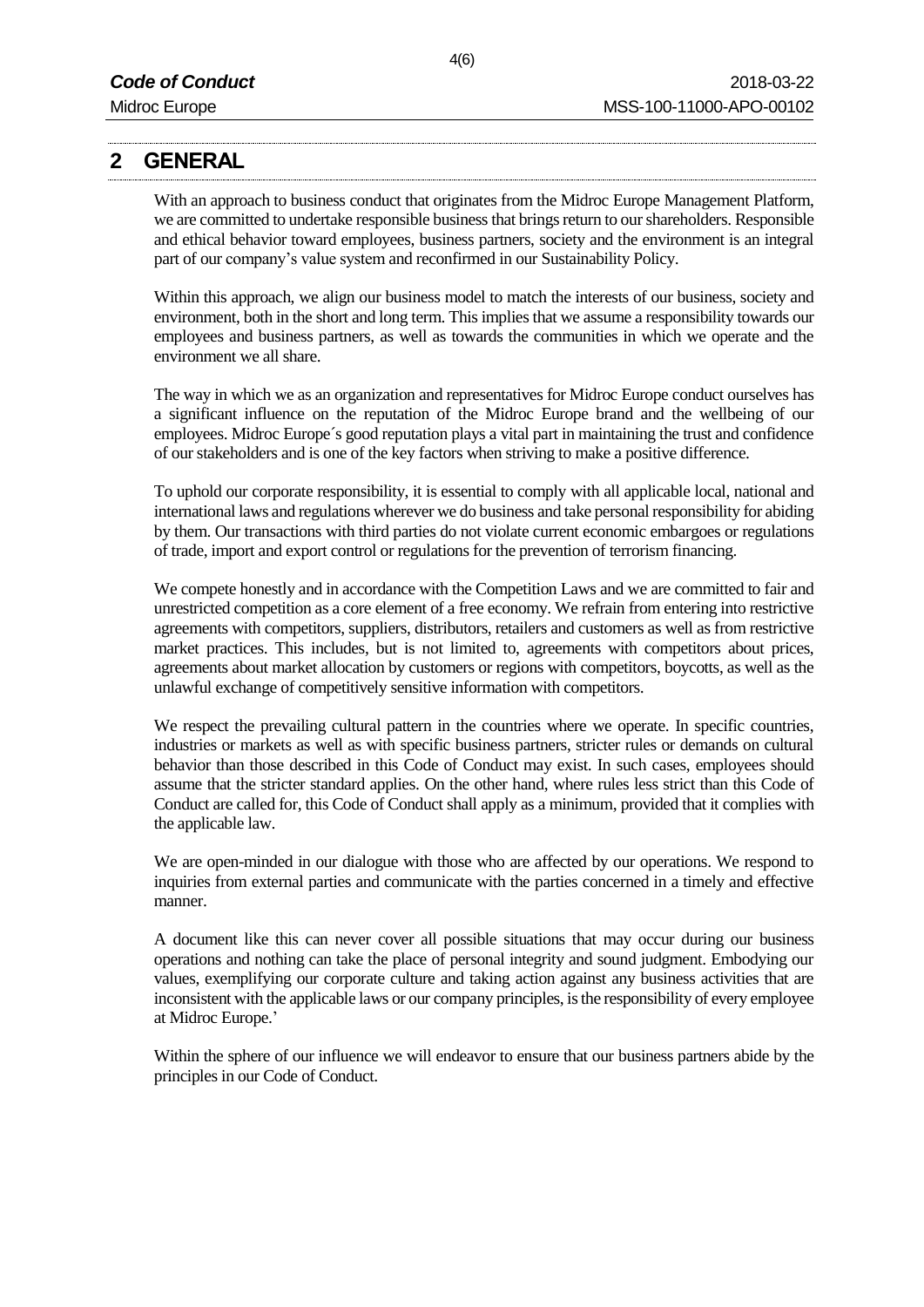#### **3 HUMAN RIGHTS**

In general and as an employer in particular, we treat all fellow human beings with dignity, including our employees. We respect and support the protection of internationally proclaimed human rights, ensuring that no human rights abuse exists in our organization, among our personnel or at our workplaces.

At our workplaces, we do not tolerate any form of discrimination and physical or verbal harassment on grounds including – but not limited to – race, gender, skin color, national or social origin, religion, age, disability, sexual orientation, political views or any other status that may involve exposure. Any form of victimization or bullying of co-workers is unacceptable at our workplaces.

We do not tolerate any sexual harassment in the work place. Sexual harassment refers to behavior of a sexual nature that violates a job employee or applicant. This can include unwelcome physical touching and contact, unwelcome advances, derogatory jokes about the sex a person belongs to, comments about appearance, unwelcome glances and pornographic images. It is the person that is exposed that determines whether the behavior is unwelcome or not.

### **4 LABOUR**

Working for Midroc Europe should be perceived as positive, developing and pleasant and all of us are responsible for maintaining a good working environment.

The Midroc Europe relation with its employees is based on mutual respect and trust. We follow the principles in the International Labor Organization's Declaration on Fundamental Principles and Rights at Work, including non-discrimination, freedom of association and collective bargaining, refusal of child labor, modern forms of forced labor, slavery and trafficking for labor. We do not allow any practice that would restrict free movement of employees.

We provide a safe and healthy working environment and we do not make a profit at the expense of safety or security. We comply with all applicable working hour requirements as established by local law. We comply with - and adhere to - all wage regulations and laws, which include those in relation to minimum wages, overtime wages, piece rates and other elements of compensation, including providing legally mandated benefits.

Midroc Europe considers organizational diversity in the work place as a key factor for promoting innovation, social responsibility and the long-term ability of a system to handle changes and continue to develop.

We provide equal opportunities to people regardless of distinguishing characteristics. Recruitment to both permanent and temporary positions, placements, training, remuneration and promotion in the Midroc Europe group are based on qualifications, performance, competence, skill and experience.

We do not tolerate that our employees are under the influence of alcohol and narcotics when they are on duty. When off duty, employees always must take into consideration local laws and customs.

#### **5 ENVIRONMENT**

We think ahead to determine how our work will affect the environment and base our decisions on available relevant facts. It is our ambition to promote greater environmental responsibility and